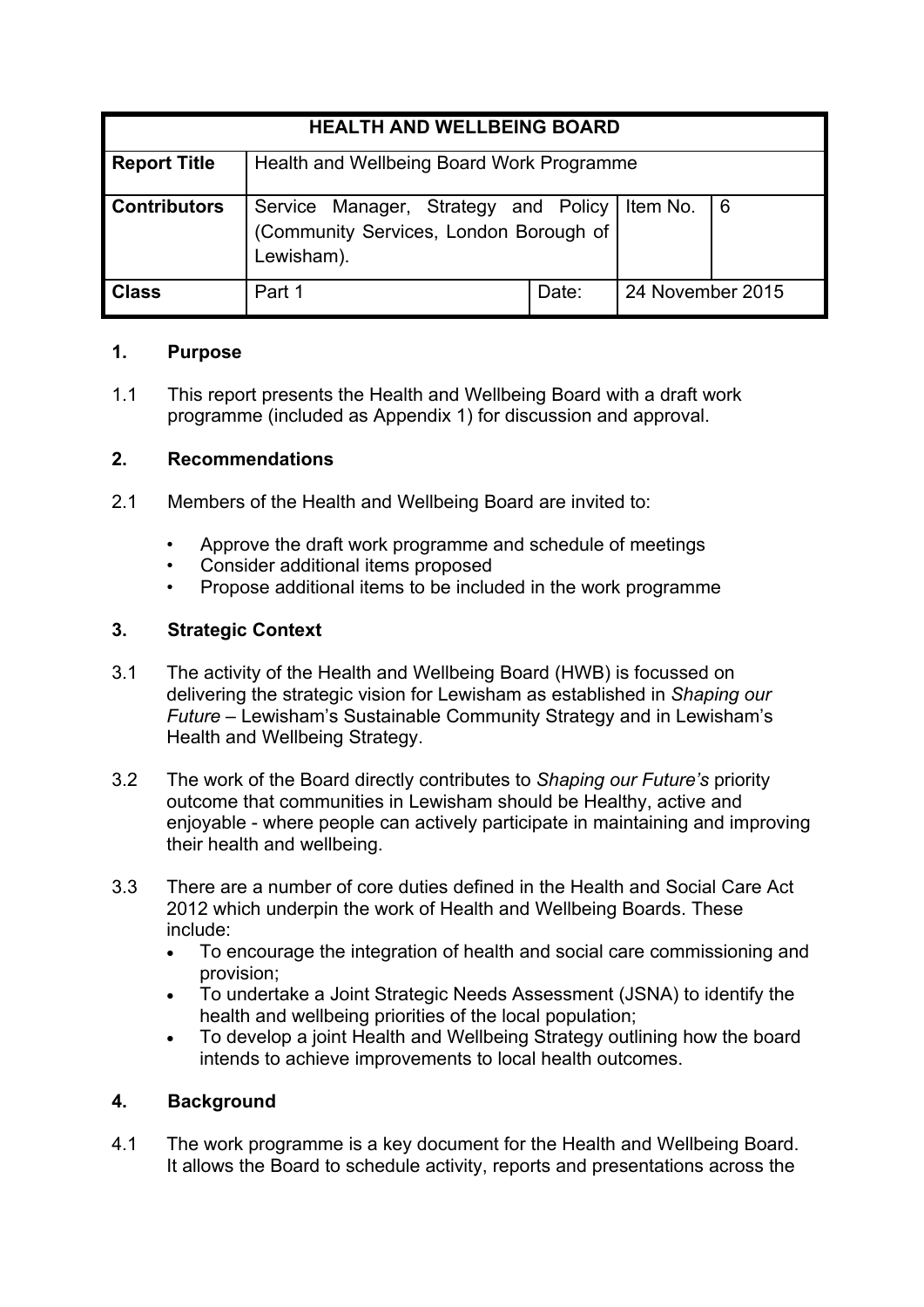year. It also provides members of the public and wider stakeholders with a clear picture of the Board's planned activity.

- 4.2 The HWB has agreed that the work programme would include regular progress updates on the Health and Wellbeing Strategy and a progress update in relation to the Adult Integrated Care Programme as a standing item.
- 4.3 The HWB is also required to consider the Joint Strategic Needs Assessment. It has been proposed that the Health and Wellbeing Strategy Implementation Group takes responsibility for reviewing and assessing recommendations from completed JSNA topics and proposing priorities to the Health and Wellbeing Board.
- 4.3 The HWB has agreed to consider and approve the work programme at every meeting. In adding items to the work programme, the Board has agreed to specify the information and analysis required in the report, so that report authors are clear as to what is required.
- 4.4 The Health and Wellbeing Board Agenda Planning Group may also propose items for inclusion on the work programme, and will seek approval for their inclusion from the Board.

#### **5. Work programme**

- 5.1 The draft work programme (see Appendix 1), includes those items which the Board has identified it needs to consider over the course of next year. The Board has indicated that a review of key priorities is likely to impact on the work programme.
- 5.2 The Board agreed at the meeting on 22 September to consider the Performance Dashboard: Exceptions Reporting at alternate meetings in future.
- 5.3 The following items have been deferred to the March meeting:
	- Mental Health Awareness Strategy
	- Prioritisation of JSNA Topics
- 5.4 The following items have been proposed for the March meeting:
	- Adult Integrated Care Programme the development of Neighbourhood Community Teams
	- Review of Winter Resilience Planning
- 5.5 The following information items have been proposed for the March meeting:
	- Children and Young People Mental Health and Wellbeing Strategy
		- Healthy Towns Initiative
		- Voluntary and Community Sector Update
		- Children and Young People's Partnership Board minutes
- 5.6 The Board is asked to approve the recommendation to alter the frequency of meetings.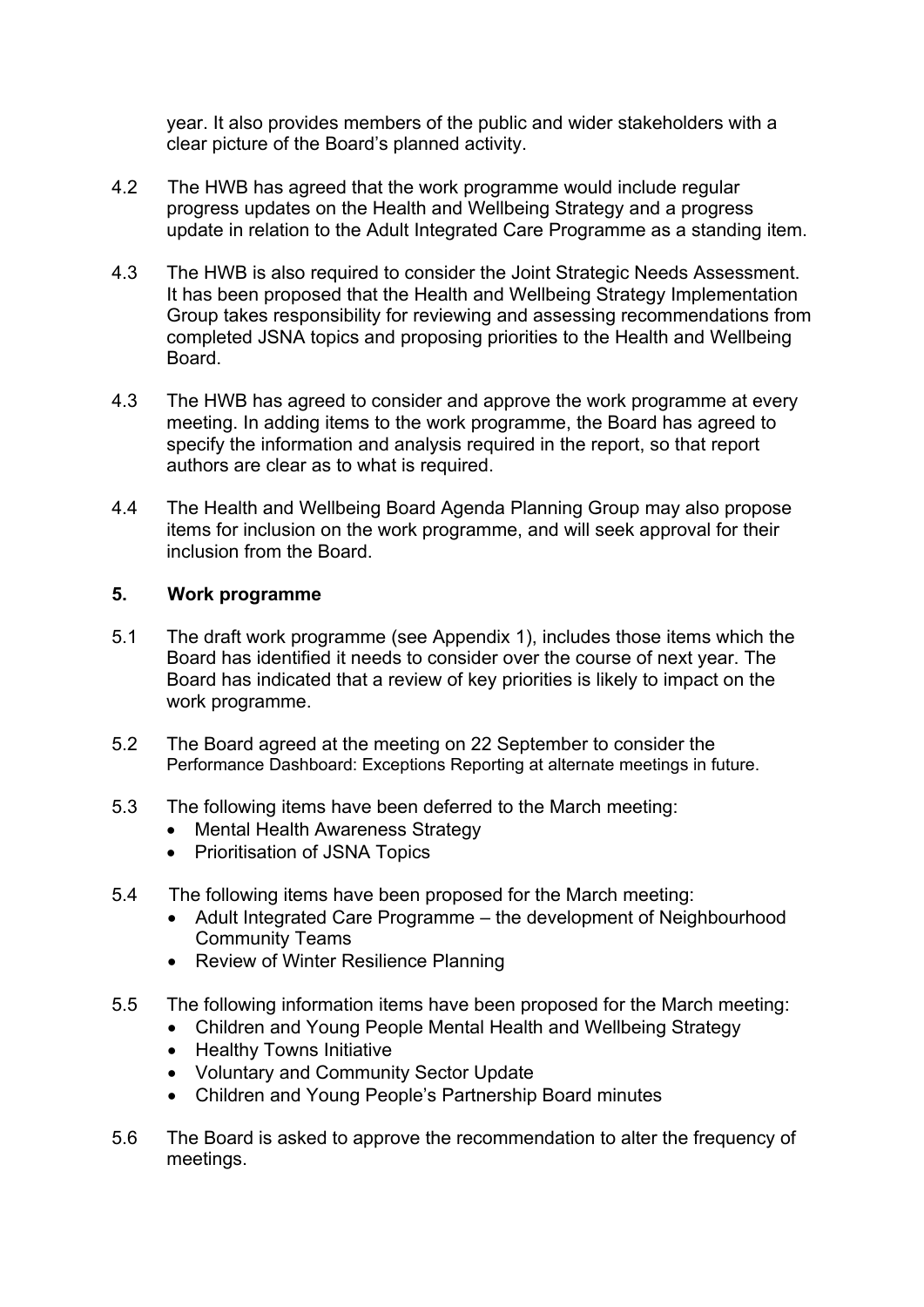## 6**. Financial implications**

6.1 There are no specific financial implications arising from this report or its recommendations.

## **7. Legal implications**

- 7.1 The Equality Act 2010 (the Act) introduced a new public sector equality duty (the equality duty or the duty). It covers the following nine protected characteristics: age, disability, gender reassignment, marriage and civil partnership, pregnancy and maternity, race, religion or belief, sex, and sexual orientation.
- 7.2 In summary, the Council must, in the exercise of its functions, have due regard to the need to:
	- eliminate unlawful discrimination, harassment and victimisation and other conduct prohibited by the Act.
	- advance equality of opportunity between people who share a protected characteristic and those who do not.
	- foster good relations between people who share a protected characteristic and those who do not.
- 7.3 The duty continues to be a "have regard duty", and the weight to be attached to it is a matter for the Mayor, bearing in mind the issues of relevance and proportionality. It is not an absolute requirement to eliminate unlawful discrimination, advance equality of opportunity or foster good relations.
- 7.4 The Equality and Human Rights Commission has recently issued Technical Guidance on the Public Sector Equality Duty and statutory guidance entitled "Equality Act 2010 Services, Public Functions & Associations Statutory Code of Practice". The Council must have regard to the statutory code in so far as it relates to the duty and attention is drawn to Chapter 11 which deals particularly with the equality duty. The Technical Guidance also covers what public authorities should do to meet the duty. This includes steps that are legally required, as well as recommended actions. The guidance does not have statutory force but nonetheless regard should be had to it, as failure to do so without compelling reason would be of evidential value. The statutory code and the technical guidance can be found at:

http://www.equalityhumanrights.com/legal-and-policy/equalityact/equality-actcodes-of-practice-and-technical-guidance/

- 7.5 The Equality and Human Rights Commission (EHRC) has previously issued five guides for public authorities in England giving advice on the equality duty:
	- 1. The essential guide to the public sector equality duty
	- 2. Meeting the equality duty in policy and decision-making
	- 3. Engagement and the equality duty
	- 4. Equality objectives and the equality duty
	- 5. Equality information and the equality duty